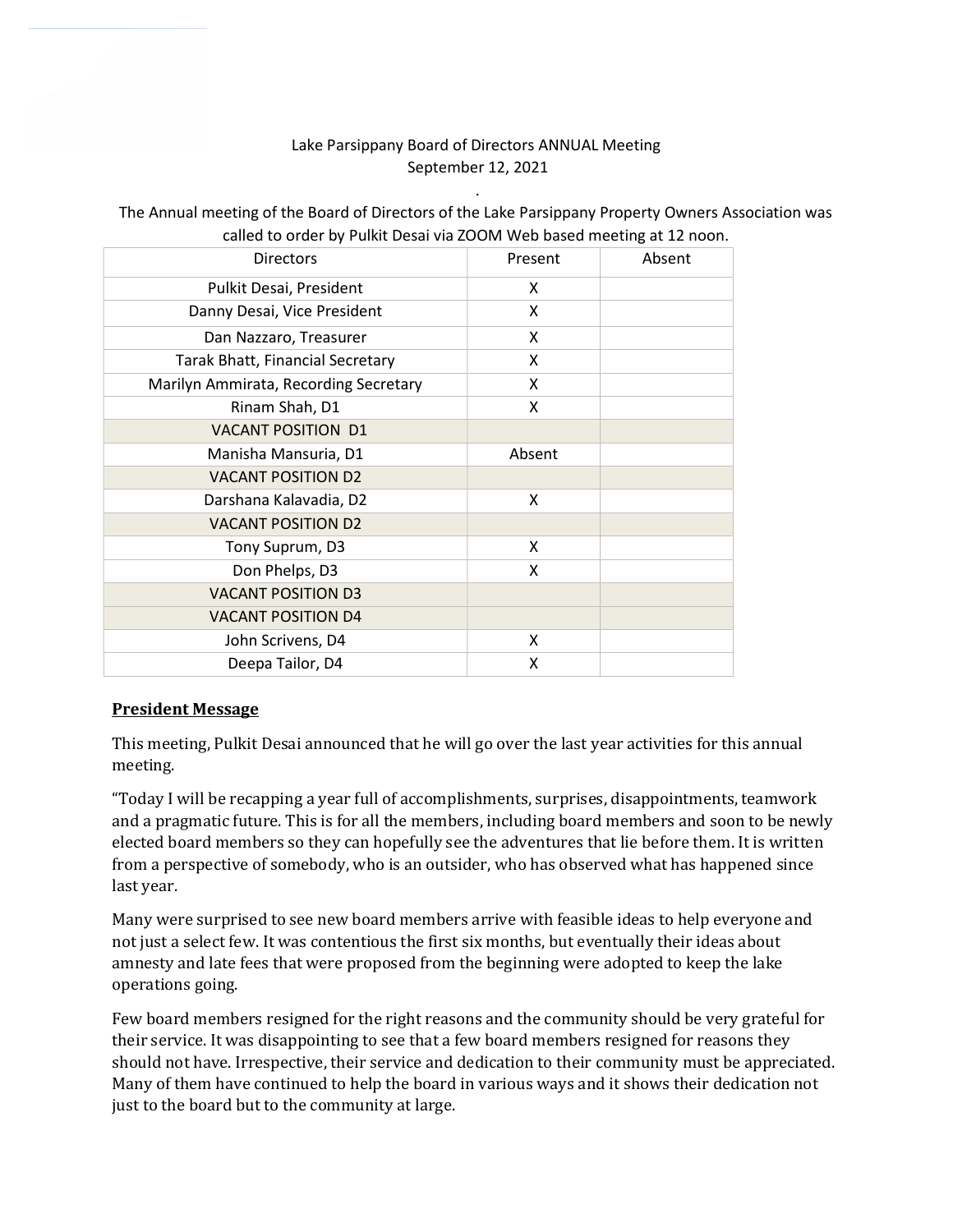One may say that many board meetings were not great. There was no reason for it but pettiness. Once a new board member defended a past board member's many years of service when they stepped up to still contribute. Things did improve over time and that growth is welcomed. New board members learned their innocence in matters they were unaware of. Sure, there were some missteps, but history has shown even experienced people had their missteps. Everything has been done in good faith. Legacy members noticed how hard the new board members are working especially during badge distribution, and many of them helped..that is teamwork. This board handled a quadruple increase in membership that really no was prepared for, but they handled it extremely well. Through thick and thin and teamwork they persevered, and the community should know all the hard work that went into this.

Communication was over the top. You can never over communicate, and this board certainly delivered. There is always room for improvement because the board needs to recognize diversity in terms of accessibility. You will always have a generation that is out of touch with technology, and they need to be reached out to. This board is equipped to handle this challenge and they will deliver.

Loving the lake was a common theme. It seemed like if you don't profess your love for the lake, you are not really qualified for anything. Qualification comes in many forms and that diversity of thought is needed. You need someone who just loves the following to have a strong board: such as numbers, environment, process, technology, people, empathy, wisdom and youthful vigor. Future signs points to a strong board.

Walking around the lake you see events, people and liveliness. The events committee did a fantastic job on a measly budget in showcasing the gem that is Lake Parsippany. You can hear many people saying with excitement that they never realized they can enjoy and participate in something that is a short walk away. Their dedication opened many eyes to the beauty of our lake and community through events such as Valentines, Holi, Walk & Find, Photo Competition, Father's and Mother's Day crafts, the Mixology event, Big Jeff's concert, Olympics, Earth Day Cleanup and Flight Lights concert, to name just a few.

The lake had many visitors besides the feathered friends. Stocking the lake tradition continued for benefit of all the anglers. A dedicated team delivered impressive water quality results. Another team helped control our feathered friend's population. Many elegant women took steps in beautifying the lake. Many kids and their parents help clean up the lake. Hub lakes added corn hole and the Club House added Carrom board club. Kayakers and Sail boaters participation increased, brave souls, young and old swam across the lake; and their guardian angel kayakers made sure they made is across safely.

Hoffman Beach. The beach managers and life guards are to be commended for their excellent work. Beach events were plenty as was the ice cream. The community should be grateful to have them back next year.

Another common theme is that many members discovered new friends during many events, at the beach, fishing and just walking around.

There is still a small minority that wants control but the majority is happy with the progress this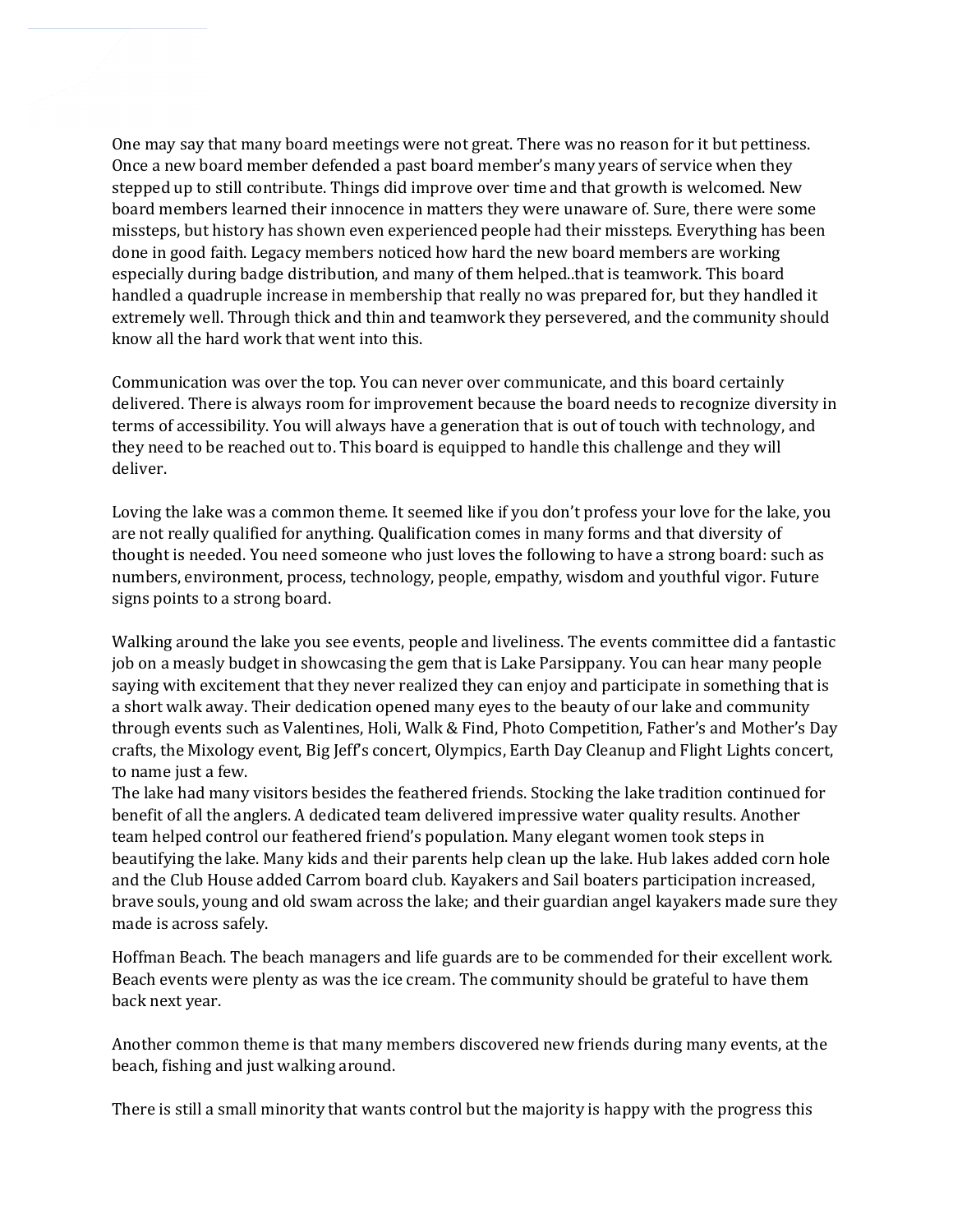board has delivered. If they find any short comings, they should be helping instead of bringing them down. Past board members have been a tremendous help to the current board. These people should be following that example. That is how you bring this community together. Unity is the path forward and it is this progress that will unite this community even further.

New board members coming soon should take advantage of this momentum, work with the board and improve the road ahead. Bring your experience, be open minded and if you all work together the job will be easier. Thank you.

## Financial Review

Dan provided a financial overview. Discussed the budget status and reviewed the DCA complaint response received in February, stating there are no membership fees in mandatory associations. P5, P3 of that letter and can be found on our website. Dan stated that the letter underscores the many pushes and pulls that our association must function under. Dan briefly reviewed the financial review committee's findings that we are still not operating with a properly funded budget and we continue to use our reserves that covered the deficit of 2021, we have made tremendous progress since 2020. Thru our amnesty program we have reduced our Accounts Receivable approximately 30%. We went from 706 non paying properties to 440 non paying properties as of August 8, 2021. Dan detailed the increased costs that were associated with the amnesty program that were offset by the reduction in unpaid properties as well as the overall benefit to our community. We have also reduced our legal expenses dramatically, attributed to improved communication and cooperation amongst board members.

## **Community O&A** (questions verified by confirmed community members)

Nirav Patel-

Q- When election results will be available.

A-Pulkit explained that we should have the results within 1-3 hours after conclusion of the vote. Pulkit will work with tech team to get results disseminated with the community.

Jill Tylicki-Q- how many attended meeting: A-12 Panelists, 14 attendees.

Kathy Nolan-

Q-Are fees going up next year?

A-Pulkit advised that as of right now he cannot say, but with new board and budget process being looked at, we will have a better idea after the new board is seated and a closer look taken at the budget.

Patty Ellis-

Q-Wondering if Sanderson has supplied any more updated information other than the information that Dan presented earlier.